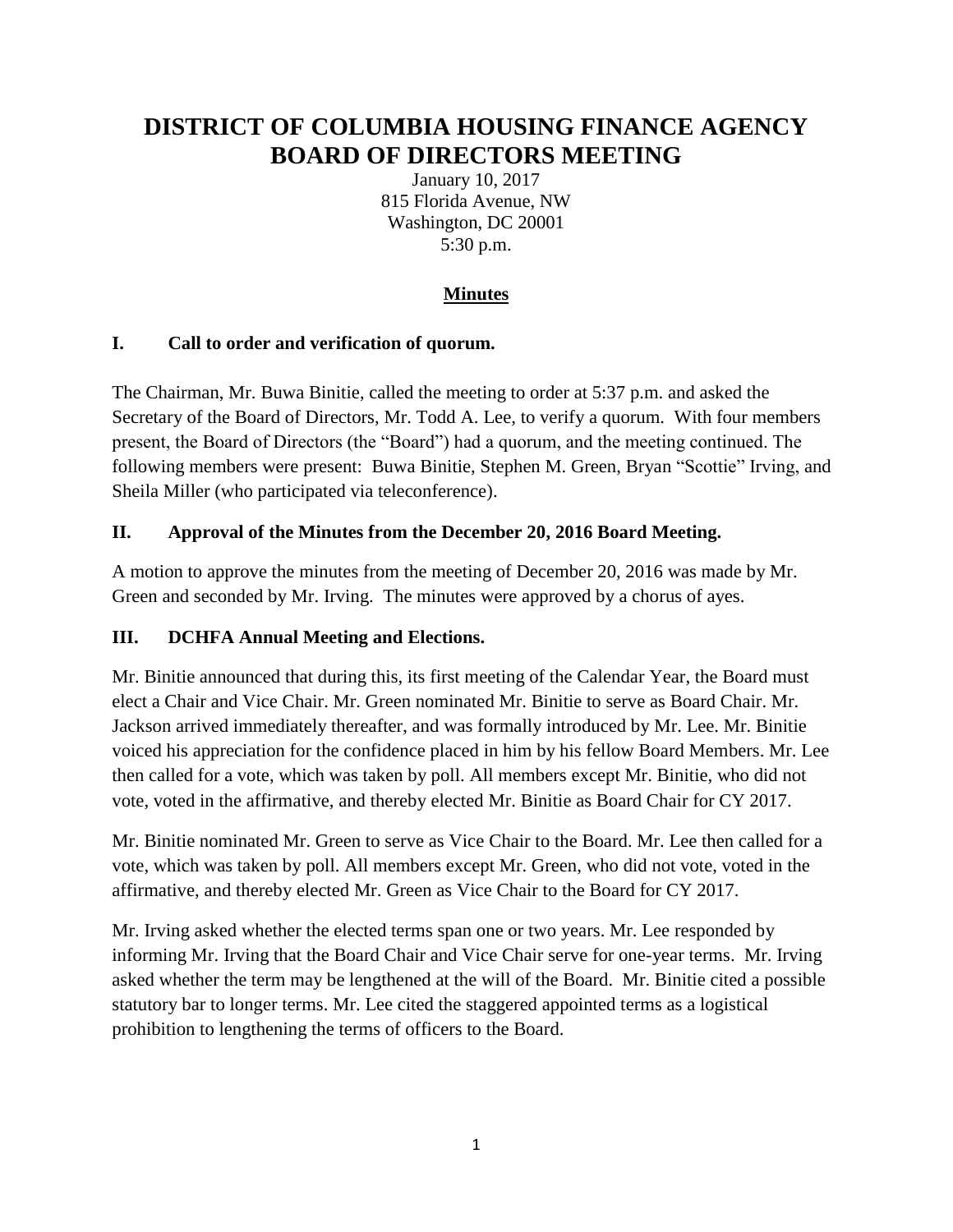#### **IV. Approval of Amended Minutes from the December 20, 2016 Board Meeting.**

Mr. Green objected to language on page four of the draft minutes from the December 20, 2016 Board Meeting. Reading the draft minutes, Mr. Green maintained that he did not recall stating, and in no event intended to state that "by law, housing and production trust funds may not be used for non-housing purposes." He then asked that the read language to be stricken from the record. Mr. Irving asked to be directed to the language in the draft. Mr. Green continued, saying that it was his intention to say just the opposite of what was written. Mr. Jackson concurred.

Mr. Jackson pointed out that Ms. Sheila Miller was presented as Ms. Sheila Jackson in the draft, and asked for appropriate correction.

Mr. Lee called for a motion to approve the amended minutes from the meeting of December 20, 2016. The amended minutes were approved by a chorus of ayes.

## **V. Vote to close meeting to discuss the approval of the Randall Hill Apartments Transaction**

Pursuant to the District of Columbia Administrative Procedure Act, Mr. Binitie called for a vote to close the meeting in order to establish, discuss or instruct the Agency as public body, its staff or negotiating agents concerning a position to be taken in negotiating the price or other material terms of the Randall Hill transaction. A motion to close the meeting was made by Mr. Green, seconded by Mr. Jackson, and followed by a chorus of ayes.

The meeting was closed at 5:48 p.m. and resumed at 6:16 p.m.

## **IV. Consideration of DCHFA Resolution No. 2017-01 for the Randle Hill Apartments.**

Mr. Lee introduced the resolution and then introduced Ms. Carrie Fischer, Development Officer who presented a brief summary of the transaction. Ms. Fischer stated the following:

The principal sponsor of this project is Randle Hill LLC whose managing member is CPDC Randle Hill LLC, whose sole member is Community Housing Inc., the nonprofit real estate arm of Community Preservation and Development Corporation ("CPDC").

Additional members of the development team include Weincek + Associates as the architect of record; Hamel Builders as the general contractor; The Sponsor will make a final selection of the Management Agent prior to submission of the Stage III application.

The project, which is located in the Congress Heights neighborhood in Ward 8, consists of the acquisition and renovation of a 196 unit apartment complex and construction of a new 1,400 square foot community space. The Tenants did not exercise their Tenant Opportunity to Purchase Act (TOPA) rights and The Sponsor purchased the property in November 2016.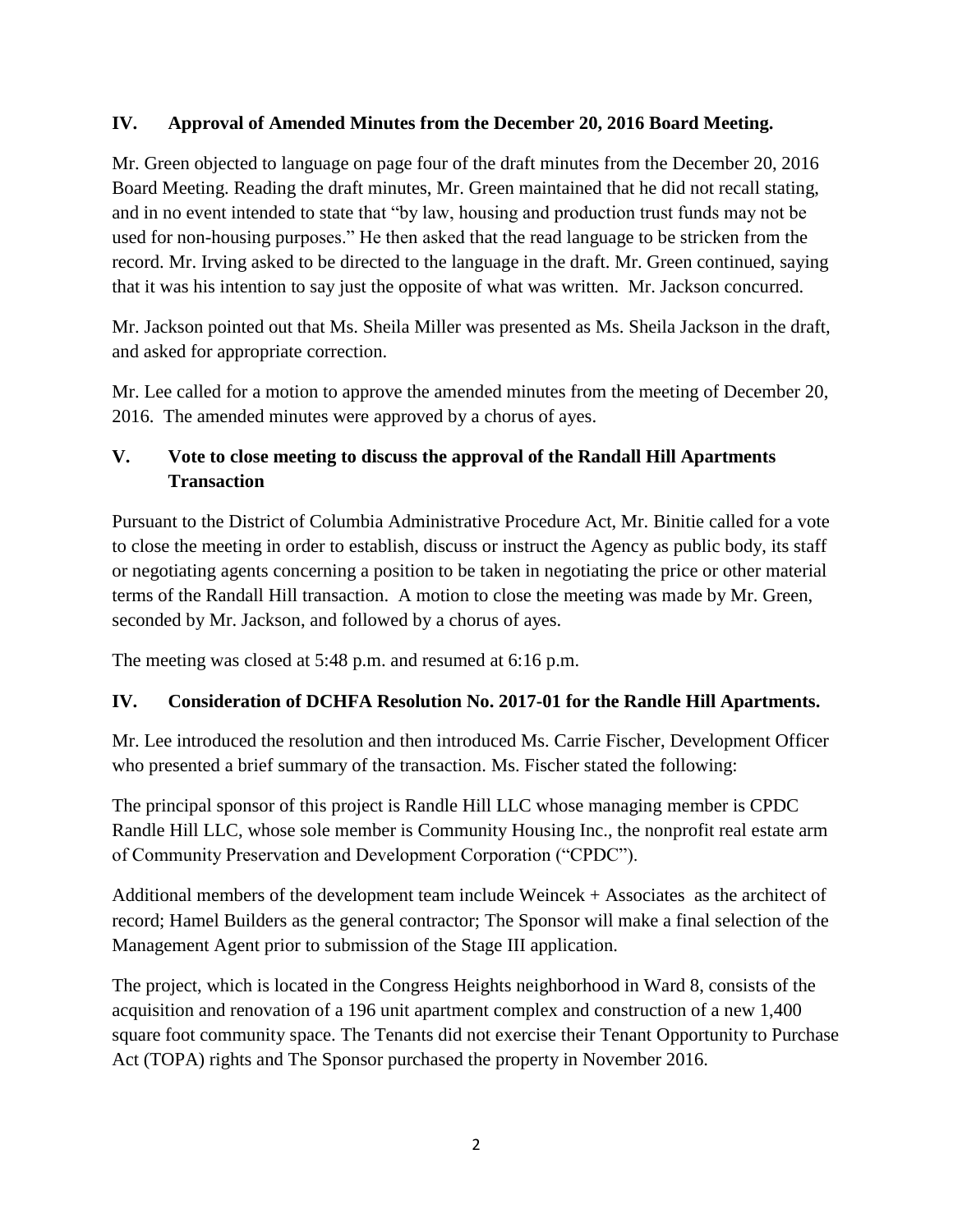The total development cost of the project is approximately \$40.9 million or approximately \$209,000 per unit.

The scope of work includes repairing and refinishing parquet floors and installation of vinyl tile in kitchens and baths, new cabinets, countertops and appliances, installation of energy star fixtures in the units, upgraded lighting and flooring in common areas, upgraded mechanical and plumbing systems, creation of ten accessible units, relocation of the leasing office, buildout of a 1,400 square foot community room, landscaping and relocation of the tot lot.

It will be financed with taxable and /or tax exempt bonds, a loan from DC Department of Housing and Community Development, proceeds from the syndication of the low income housing tax credits (LIHTCs), and deferred developer fee.

The Sponsor is still in the process of finalizing the financing structure and financing team, so staff has assumed a private placement and used estimated terms for underwriting purposes. The Sponsor has not yet selected an investor. Underwriting is based on a tax credit rate of 0.90 per \$1.00 of credit, yielding an LIHTC equity contribution of \$8.39 million

The total capital stack is as follows: \$ 18.81 million in DCHFA tax exempt bonds of which \$4.7 million are short-term bonds and \$14.11 million are long-term bonds. \$8.39 million in equity raised through the syndication of LIHTCs. \$ 17.1 million loan from DHCD, Housing Production Trust Fund ("HPTF"). \$1.3 million in deferred developer fee. The Sponsor plans to submit an application for DHCD, HPTF and Local Rent Supplement Program (LRSP) awards in the Affordable Housing Winter 2017 Request for Proposals. Since the Sponsor already acquired the property, it is necessary to receive an inducement resolution within 60 days of closing in order to use bond proceeds to finance the acquisition. DCFHA will not move forward with Stage III underwriting until all sources of funding have been secured.

On the operating side, 80% of the units will be set aside at the 60% AMI level for both bonds and tax credits. Based on the development agreement with the tenants, rents will not be raised for current tenants by more than 5% following the completion of construction. Rents for new tenants will increase 11% from the current average rents. On average, rents will be 30% below the LIHTC maximum. The current underwriting does not contemplate any operating subsidy, but if awarded LRSP subsidy it anticipated that 15-30 units would be set-aside for households earning at or below 30% of AMI and receive an operating subsidy.

The Bedroom mix is as follows: 4 efficiencies; 37 one bedroom units; 153 two bedroom units; 2 three bedroom units, for a total of 196 units.

The following members of the development team were in attendance: Shelynda Brown, Vice President, Real Estate for CPDC. Stacie Birenbach, Senior Development Officer and Lead Project Manager, CPDC. Riane McWain, Project Assistant, CPDC. Sharita Slayton, Senior Manager, Community Impact Strategies. After introducing herself, and team, Ms. Brown gave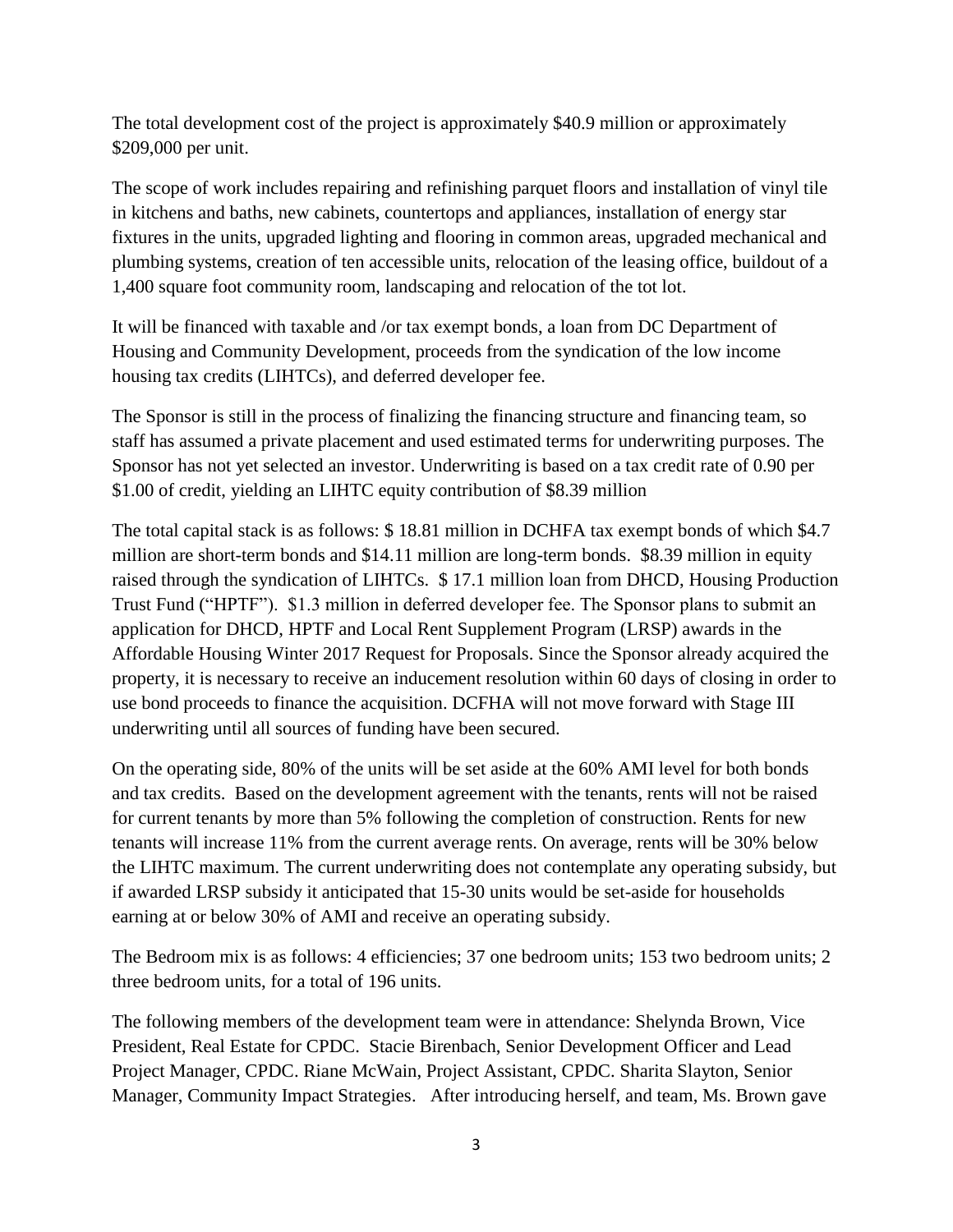an overview of CPDC's work in the region, which is focused on preservation. She then turned the presentation over to Ms. Slayton, who stated that this project reflects CPDC's investment focus in the Congress Heights neighborhood. The subject property is in close proximity to Wheeler Terrace Meadowbrook Run, Oxford Run and Oxford Manor. The developer worked closely with residents to identify tenants' wants and needs for the property. A fitness center and space for after-school tutoring are planned additions. Residents will also have the opportunity to avail themselves of job skills training at Meadowbrook Run, which is located across the street from the project. Food banks are available at many of the developer's properties.

The presentation was then handed over to Ms. Birenbach. The developer plans to relocate residents and manage vacancies through attrition. In light of 30 percent turnover per year, the developer expects to renovate one 22-unit building at a time. Hospitality suites will also be made available to relocated tenants. The expected timeline is 18 months. The developer has successfully used this approach in a 292-unit renovation project in Ward 5. The developer plans to submit for Low Income Housing Trust Fund dollars in the spring of 2017.

Mr. Binitie opened the meeting up to questions from fellow Board Members. Mr. Green asked about acquisition price by first seeking confirmation that the developer purchased the property for \$19 million, and is requesting \$17 million in subsidy from the DHCD. Ms. Birenbach confirmed a purchase price of \$18.6 million plus closing costs. Mr. Green asked whether the developer had a "Plan B" in the event that DHCD does not provide said subsidy. Ms. Birenbach responded that the developer has three years in which to receive the funding, and that the company's track record of developing over 2,600 units in the District, many of which have received subsidy, should result in a positive outcome. She then indicated that a "Plan B" solution would involve modifying the scope of work to suit reduced funding. And she proposed a "Plan C," which would involve a phased approach that breaks the property into smaller projects, and taking out the bridge lender through 10 year financing, which would require bringing the developer's equity to the table in the face of unavailable LIHTC financing.

After describing a climate of increasing interest rates, decreasing LIHTC credit pricing, and resulting change in market capitalization (cap) rates for the type of property at issue (5.25% - 6.00%), Mr. Green pressed for justification of developers decision to purchase the property at a 3.0% cap rate. Ms. Brown interjected, stating that the property was purchased at a 5.00% cap rate; adjustments in the market were accounted for in recent edits to the developer's numbers, and are reflected in the increased request for District soft funds. Ms. Birenbach then stated that the current pricing model is conservative, the actual numbers will become clearer; and based on her conversations with investors, the funding gap may close as the transaction moves toward completion. Mr. Green then expressed concern over tying up the Agency's bond cap allocation, and stated the need to closely examine and understand the cap rate on the property and related net operating income (NOI).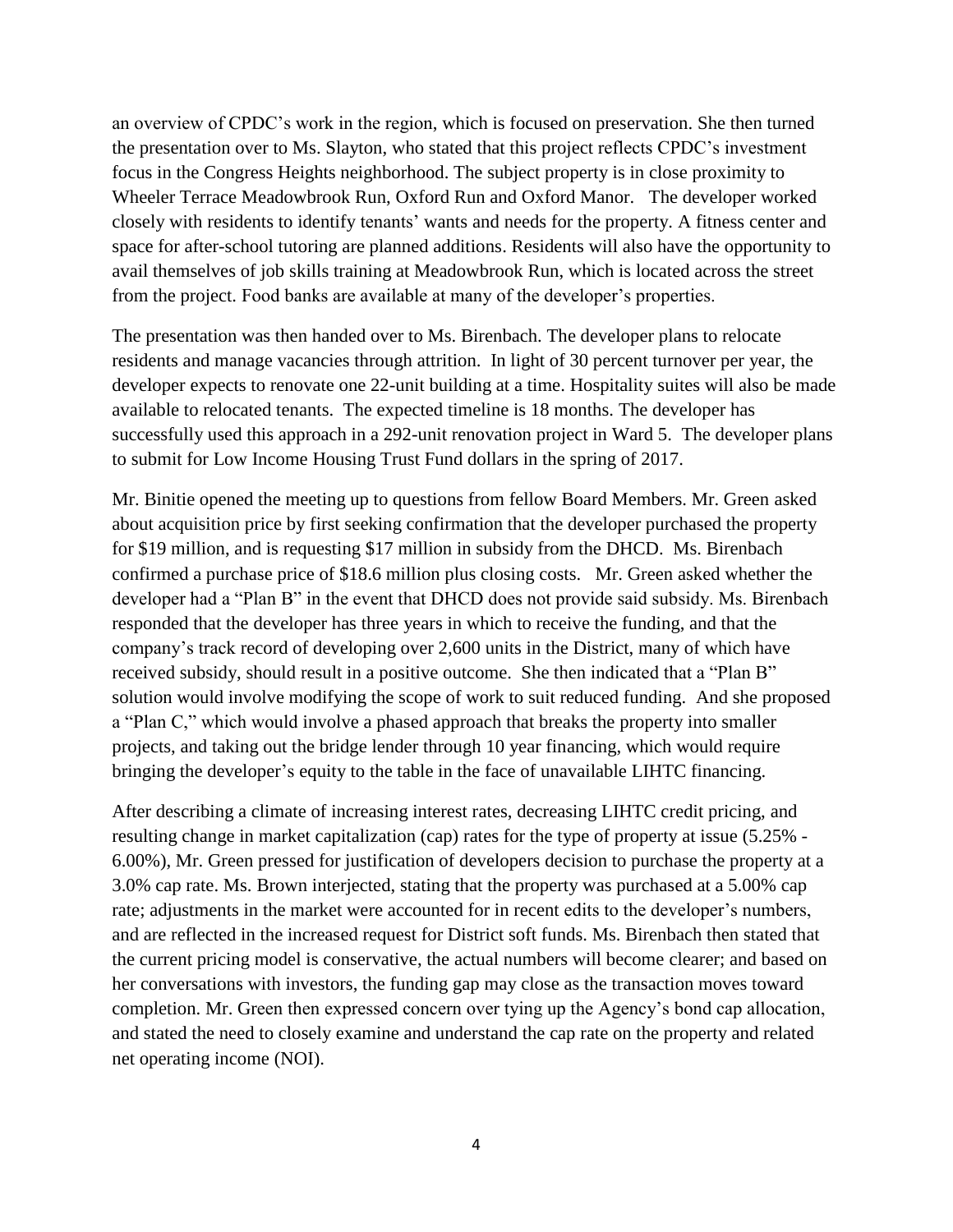Mr. Binitie asked whether acquisition pricing included additional non-acquisition items. Ms. Birenbach responded that acquisition pricing includes minor repairs and lighting work at the site, which are tied to the need to keep all units prepared for occupancy.

Citing recent and ongoing TOPA transactions that don't require gap funding from the District Government, Mr. Binitie asked whether this project can likewise leverage lower interest rates and equity, or whether the project costs require the currently contemplated gap funding. Ms. Brown stated that the primary goal of the developer in presenting at the meeting was to obtain an inducement resolution, but that it was aware of other options for financing, including conventional financing. Ms. Birenbach then referenced the developer's decision to maintain current management was the primary reason for the tenants' selection of CPDC as the contract purchaser of the property. She then stated the need for significant renovation in was to keep the units on par with the new development in the subject neighborhood, and that the developer wishes to maintain affordability at the site. In the absence of tax credit financing, the developer could hold and appropriately maintain the property long enough to finance a relatively modest renovation. Ms. Brown reaffirmed the developer's strong commitment to affordability at the site.

Mr. Green asked for the name of the Community Development Financial Institutions (CDFI) lender on the project. Ms. Brown responded, "Union Housing Capital."

Mr. Binitie stated for the record, the understanding of the Board that the developer's presentation was tied solely to the inducement resolution, and that it (the Board) does not intend to influence or endorse DHCD's funding decision on the project.

A motion to approve the resolution was made by Mr. Green, and seconded by Mr. Jackson. Mr. Lee called the roll, and with four affirmative votes, the resolution was approved.

After brief and casual recap by Mr. Green of the various questions posed to CPDC before the vote, discussion transitioned to the Maple View transaction, which was brought before the Board on December 20, 2016. Mr. Green asked for an update on whether that transaction closed before the end of CY 2016. Mr. Lee indicated that it had not closed. DCHFA Development Officer, Mr. Martin Lucero interjected, and reported a pending update call with the developer. According to Mr. Lucero, the developer needed to retrieve approved building permits from the District. Mr. Green stated his belief that closing on the transaction before the end of Calendar Year 2016 was required in order to avoid going to Council for an extension on the disposition agreement. Mr. Lucero stated that DHCD granted the extension, which was within its sole discretion. After further questioning by Mr. Green about the need for Council approval of a contract extension, Mr. Lee clarified that revisited Council approval applies to the adjustment of sales price to the developer, and that the action discussed by Mr. Lucero only involved the extension of the term of the contract. Mr. Binitie concurred and then drew a distinction between CAM contract extensions and contract extensions on DMPED-controlled real estate, which requires greater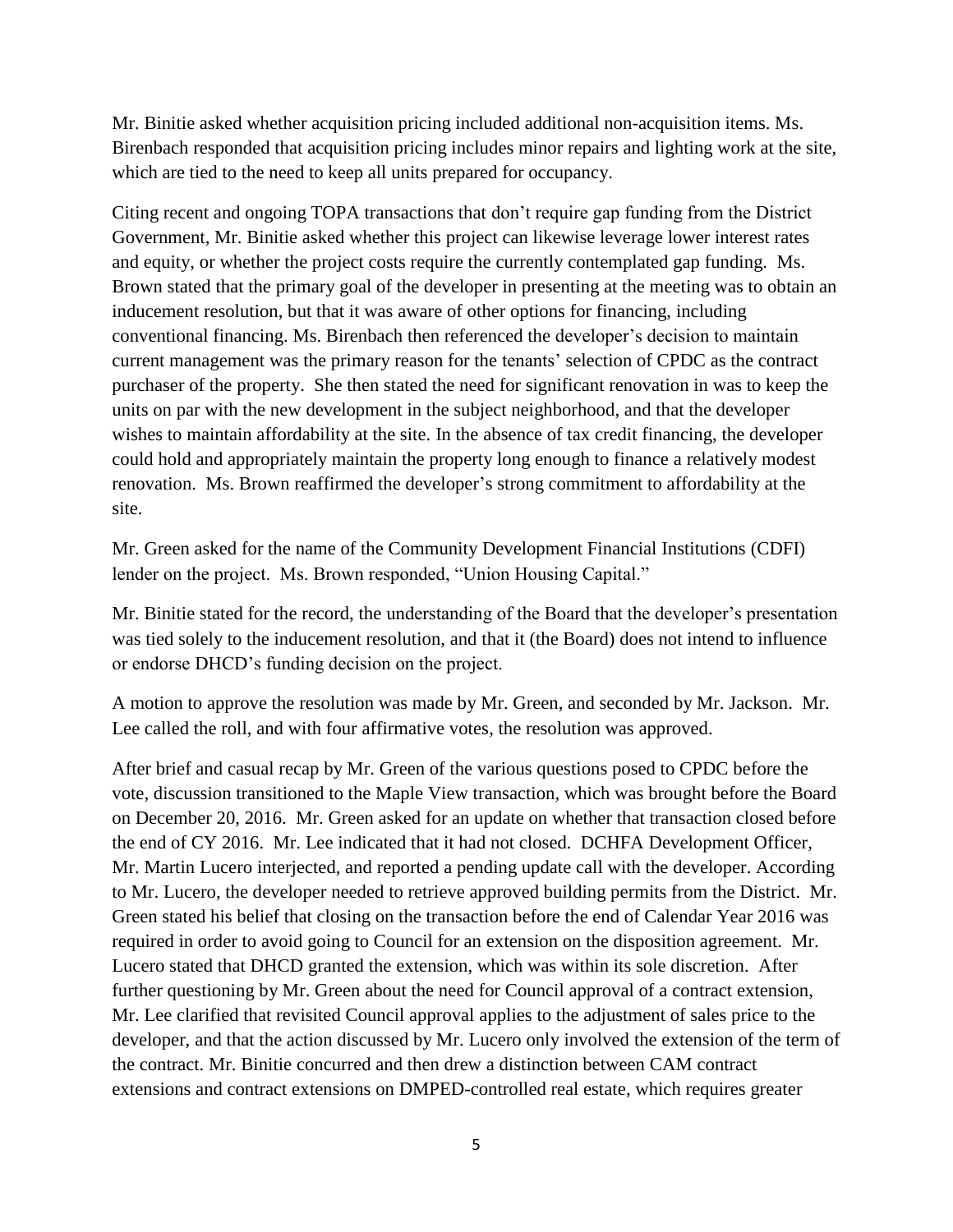Council review and approval. Mr. Lucero then stated that the transaction would close the following Thursday, January 12, 2017.

# **VII. Consideration of DCHFA Resolution No. 2017-01(G) regarding the Sole Source Selection of IBS Management & Consultancy Services for the Development of a New Chart of Accounts to Support the Implementation of the Agency's Financial Management System.**

Mr. Binitie initiated discussion of the resolution. Mr. Green and Mr. Binitie discussed whether a sole source selection of IBS Management and Consultancy Services for work on this matter was brought to the Board on two previous occasions. Mr. Lee indicated that each instance involved a separate matter. Mr. Binitie asked for clarification. DCHFA Deputy Director, Fran Makle stated that the initial engagement was for the review of operations, policies, procedures and staffing resources. Mr. Binitie recalled that solicitation, adding that deficiencies of the Agency were identified and made with recommendations. DCHFA Chief Financial Officer, Yvette Downs added that a modification to that engagement was made to "onboard" her, and assist with the audit, which according to Ms. Downs, was completed on-time, and unqualified. Ms. Downs added that the Board would be hearing more on the completed audit by the end of the month. She continued by stating that this item is an amendment to the item referenced by Ms. Makle, which was competitively bid at inception. The approved bid selection for assistance with the Management Plan was the second matter involving IBS, and is unrelated to the matter under consideration at this Board Meeting. The requested extension is needed to develop a chart of accounts. Ms. Downs added that the current system is inflexible and difficult to navigate. Ms. Downs added that IBS, by virtue of its work with DCHFA to-date, is very familiar with the operations of the Agency, and best positioned to perform the aforementioned work, as well as the implementation to follow.

Mr. Lee affirmed the need to perform the work at issue. Mr. Green voiced his confusion over the process, and concern that contracts were being presented to the Board in a piecemeal fashion. He then requested a complete list of consultants needed to complete the brand of work discussed in this part of the meeting. Ms. Makle responded, stating that the request for approval of work under this resolution was originally discussed in December. She then pledged to produce a procurement document, complete with all of the software that is needed by the Agency for the current, and following Fiscal Years. Prompted by Mr. Green's request for an accompanying list of consultants, Ms. Makle clarified that all of the forthcoming information will be classified as consulting. Ms. Makle then stated that the aforementioned plan would be presented to Mr. Lee the week after this Board Meeting, and should be presented to the Board by its January 24, 2017 meeting.

Mr. Irving asked whether he Agency has an estimated cost of the work to be performed under the forthcoming plan. Ms. Makle responded that she did not have that figure, but would be prepared to provide the budgeted number, which only reflects a guess at final cost. Total cost won't be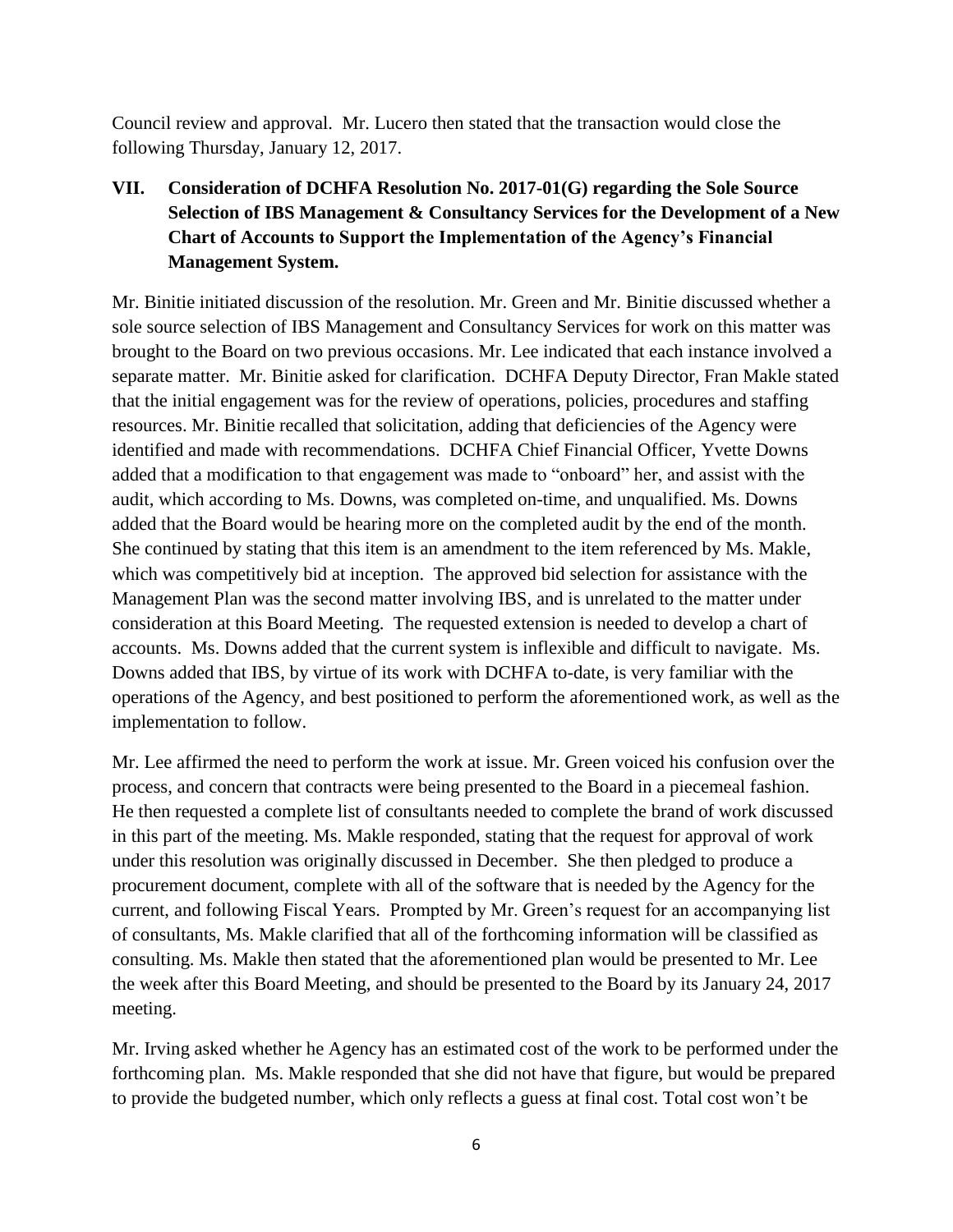known until the RFP for the Agency's Single Family and Compliance Asset divisions have been awarded. Ms. Makle continued, stating that there is a roughly \$180,000 budget per unit. Mr. Irving surmised a total management system budget of \$600,000; Ms. Makle concurred.

Mr. Green voiced general concern for sole source contracting, asked for a more granular breakdown of cost, along with expected timing of requests, and specifically objected to what he termed "a lack of context." Ms. Downs pledged that the type of information requested by Mr. Green would be included in the forthcoming plan. Mr. Binitie asked whether passage of the resolution at this Board Meeting was necessary. After brief discussion by Ms. Makle of timeline goals for contract execution, Mr. Lee interjected, and stated that the resolution would be tabled and brought to the Board at a later date.

Mr. Irving asked for a comprehensive list of items needed to update the Agency's IT system. He then voiced his acceptance of sole source contracting by the DCHFA in the event of involvement of Certified Business Enterprises.

Ms. Makle then stated the plan to put out RFPs for vendor slates tied to additional work related to IT and financial management. Ms. Makle indicated that the Board will receive a request related to the aforementioned slate within 60 days of that January 10, 2017 Board Meeting.

## **VIII. Executive Director's Report**

- The audit report is complete. Mr. Lee provided hard copies. Mr. Binitie requested an electronic copy, which Mr. Lee agreed to have delivered. Mr. Green congratulated the staff for its completion of the Audit. Mr. Lee explicitly stated for the record, his appreciation for the work of the Agency's financial group, and all staff who assisted in the unqualified and on-time completion of the report.
- CohnReznick will present to the Board at its scheduled January 24, 2017 meeting if scheduling of multifamily deal presentation permits. Mr. Binitie inquired on the number of multifamily deals scheduled for presentation at the 1/24 Board Meeting. Mr. Lee stated that two deals are slated for presentation.
- At Mr. Binitie's prompting, Mr. Lee recapped Mayor Bowser's Second Annual Accountability Report event. Mr. Lee spoke of advances in public safety, public education, affordable housing, population and job growth.

Mr. Green raised a previous request for a market study and plans for positioning of DCHFA Headquarters. Mr. Lee indicated that he reached out to CoStar, the Urban Institute, and other smaller entities, and expects a response to the Board within 30 days. Mr. Lee indicated his intent to issue a Request for Applications (RFA) as a means of soliciting ideas. Mr. Binitie called for the Board to convene to develop a 2017 action plan.